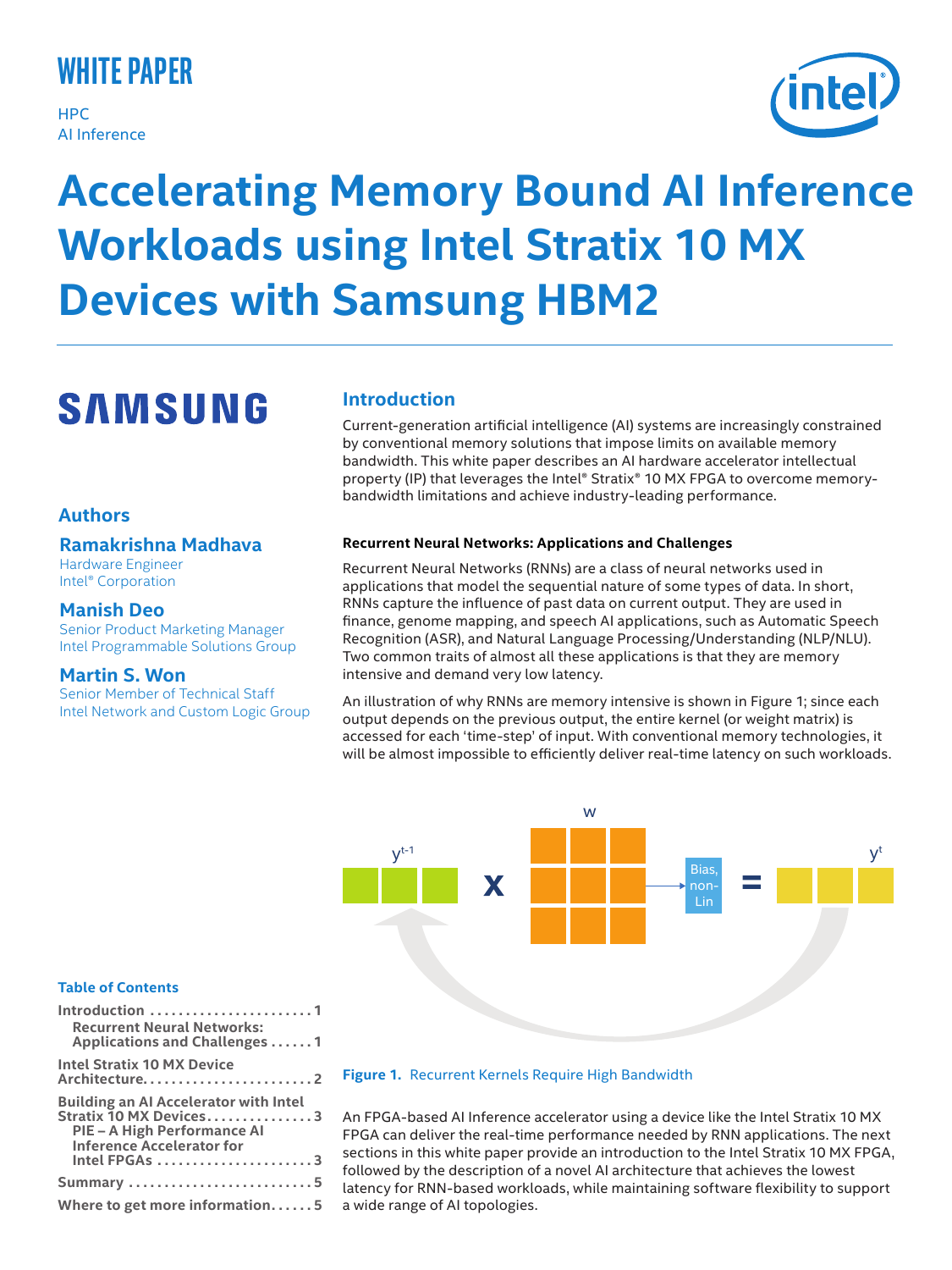## **Intel Stratix 10 MX Device Architecture**

The Intel Stratix 10 MX FPGA is a multi-die, Systemin-Package (SiP) device family that combines a highperformance, FPGA fabric, state-of-the-art Intel Embedded Multi-die Interconnect Bridge (EMIB) technology, and Samsung\* High Bandwidth Memory 2 (HBM2), all in a single package. Intel Stratix 10 MX devices are specifically designed to meet high-performance system demands where bandwidth is paramount. These devices provide 10X more memory bandwidth with the highest performance per watt compared to conventional memory solutions such as DDR SDRAM† . Figure 2 shows the basic construction of an Intel Stratix 10 MX device.



**Figure 2.** Intel Stratix 10 MX Device

ADD CMD

CH0

 $B0~2$ B0~7 64 I/O B0~11 B0~15

PS-CH1

 $B0~2$ B0~7 64 I/O B0~11 B0~15

PS-CH0

Figure 2 (A), the DRAM boxes, show the Samsung HBM2 memory stacks that the device integrates in package. Each Samsung HBM2 memory stack is either 4 or 8 memory layers high and supports up to 8 physical channels (128 bits each) divided into 16 independent pseudo- channels (64 bits each). Each channel can run at data rates of up to 2 GBps and provide up to 16 GBps of aggregate bandwidth per channel. Figure 3 shows a logical representation of the memory channels and base die.

Figure 2 (B), represent high-performance transceiver tiles that connect to the monolithic core fabric using Intel's EMIB technology.

Figure 2 (C) represents a high-performance monolithic core fabric built using the Intel Hyperflex™ FPGA Architecture. This core fabric can run up to 1 GHz and provide up to 2X performance gains compared to previous generation high-end FPGAs† . The high-performance monolithic core fabric ensures efficient processing of the in-package memory bandwidth and enables a viable system-level solution.

Intel EMIB technology enables effective in-package integration of different tiles alongside a high-performance monolithic core fabric. The EMIB interface supports the required interface data rates between the core fabric and the Samsung HBM2 memory stack tile. This interface is compatible with standard JEDEC and IEEE 1500 specifications. Intel's EMIB provides an elegant way of integrating multiple tiles in a single package. This unprecedented bandwidth enables multiple applications across AI, machine learning, data analytics, image recognition, workload acceleration, 8K video processing, and highperformance computing.



**Figure 3.** Logical Representation of Samsung HBM2 Device with Four Memory Layers and 16 Pseudo-Channels (PS-CH0, PS-CH1, etc.)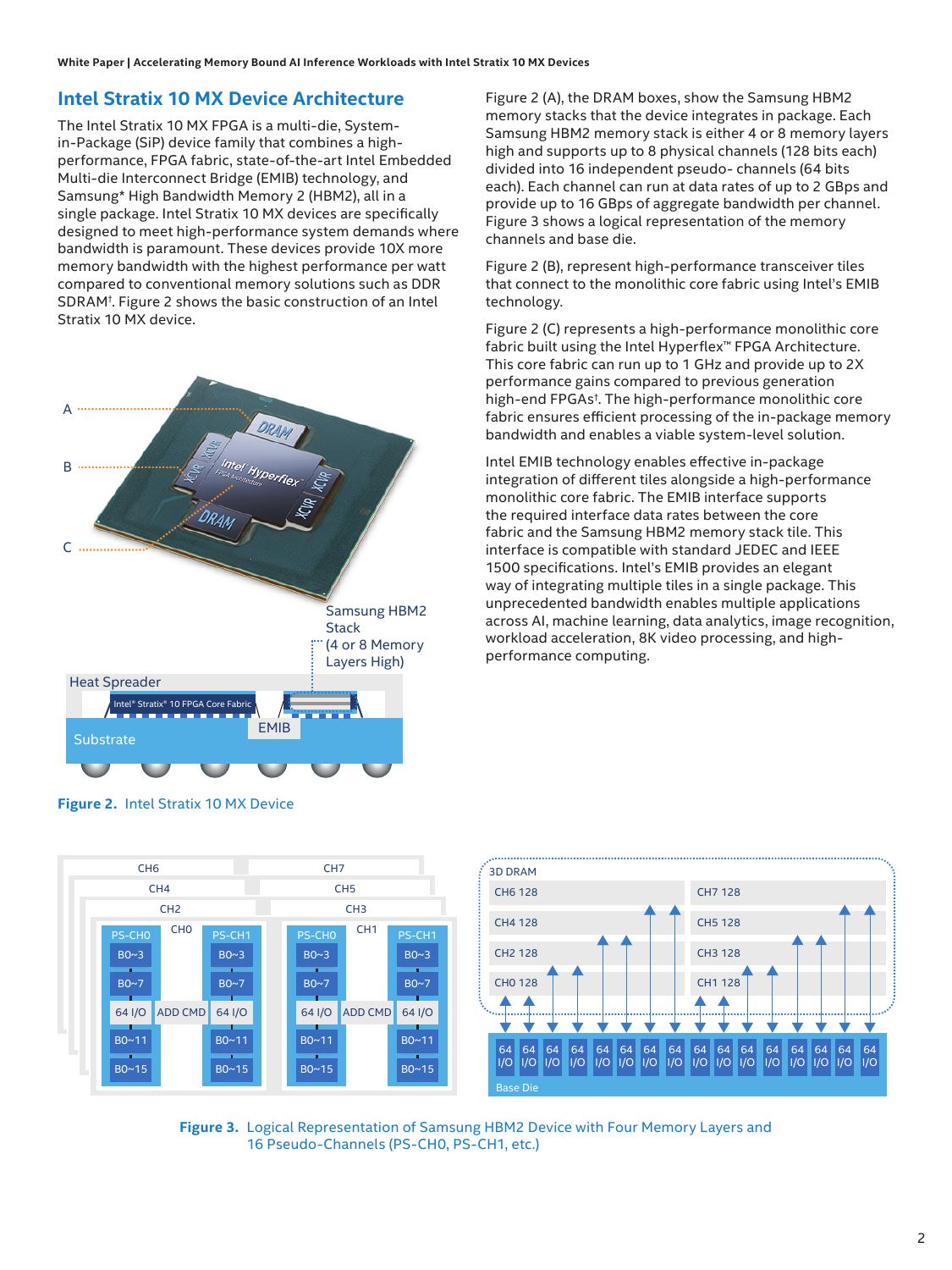## **Building an AI Accelerator with Intel Stratix 10 MX Devices**

Programming FPGAs to accelerate AI workloads can be a complex task. There are multiple mathematical operations over and above the matrix/vector multiplications, and each of these functions will be best accelerated with a dedicated datapath in hardware. This approach may require developing a separate design for each new function and topology. Building multiple register transfer level (RTL)-based designs and optimizing them can be time consuming and resource intensive.

The Universal Multifunction Accelerator (UMA) IP developed by Manjeera Digital Systems solves this problem: It is a programmable datapath processor, which provides the high performance of a hardware datapath while retaining the flexibility of software. Implementing UMA in Intel FPGAs results in the Programmable Inference Engine (PIE). PIE is a scalable, plug-and-play AI inference core that is capable of accelerating a wide variety of deep neural network (DNN) topologies. When taking advantage of the considerable digital signal processing (DSP) and memory bandwidth provided by Intel Stratix 10 MX FPGAs, PIE delivers industryleading performance for low-latency RNN applications like ASR.

## **PIE – A High Performance AI Inference Accelerator for Intel FPGAs**

Figure 4 shows a simplified block diagram of PIE on the Intel Stratix 10 MX FPGA Development Kit ([DK-DEV-1SMX-H-A](https://www.intel.com/content/www/us/en/programmable/products/boards_and_kits/dev-kits/altera/kit-s10-mx.html)). The development kit's card interfaces to the host via its PCI Express\* (PCIe\*) interface.

The various functional units instantiated within the Intel Stratix 10 MX FPGA are interconnected via an Avalon® system bus. A Nios® processor serves as the control-flow engine for the PIE and performs the role of executing the workload on the computing core, which consists of a UMA IP core developed by Manjeera Digital Systems, and a Multiply Accumulate (MAC) Unit.



**Figure 4.** PIE Architecture

**PIE connectivity to Samsung HBM2**: A diagram showing the connectivity of the on-chip memory to HBM2 stacks is shown in Figure 5. To maximize HBM2 bandwidth utilization, all 16 pseudo-channels of one HBM2 stacks are connected to the on-chip memory, which is partitioned into 16 blocks. With this implementation, a real data transfer rate of 170 GBps on one tile was achieved while accounting for all interface overheads/latencies. This high memory bandwidth has proven key to achieving low-latency performance.



**Figure 5.** PIE Architecture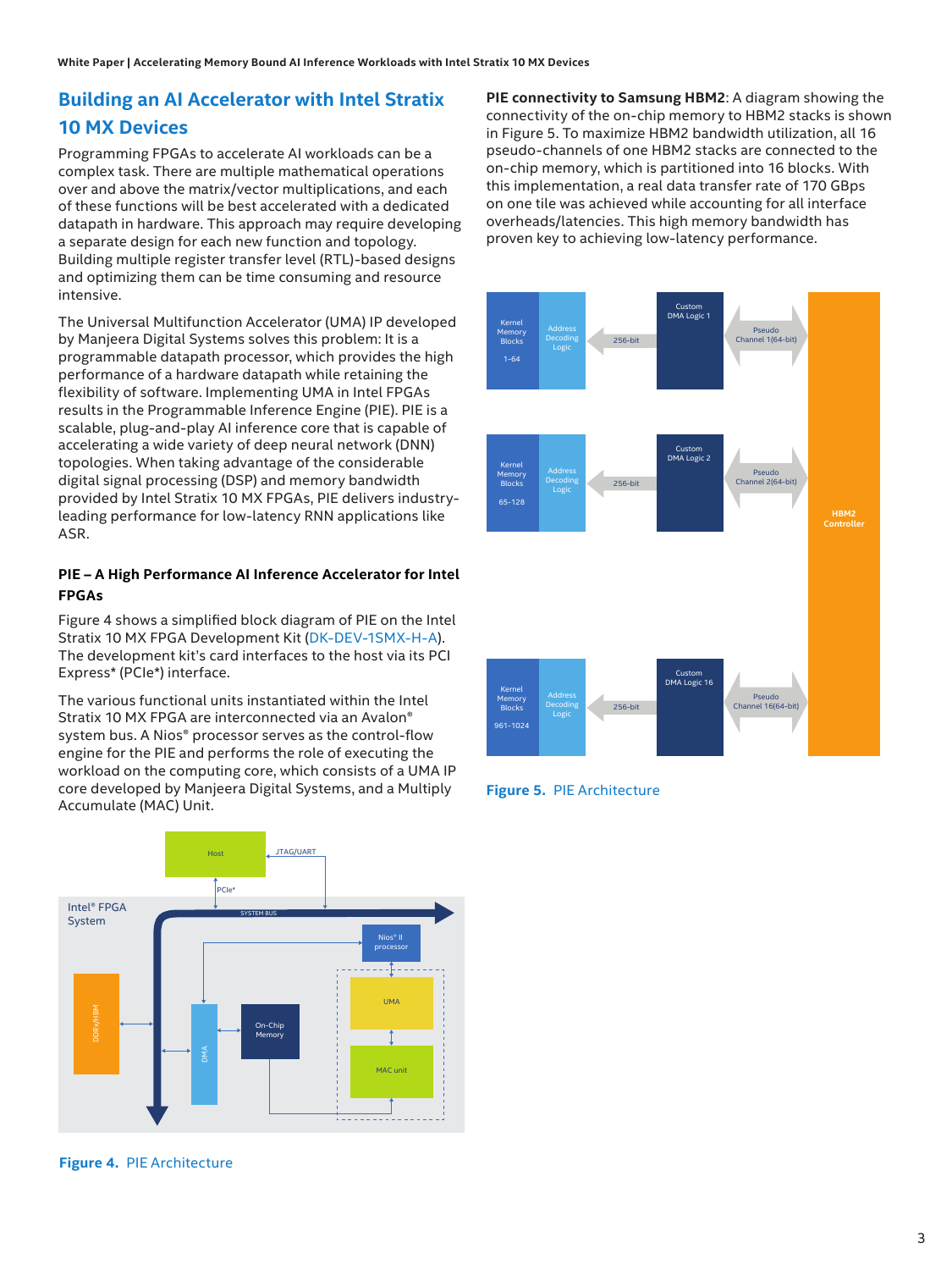The [Mozilla\\* DeepSpeech](https://arxiv.org/pdf/1412.5567.pdf) algorithm for ASR was accelerated using an Intel Stratix 10 MX 2100 FPGA (speed grade -2). The algorithm is an RNN-based topology. A large, memoryintensive, bi-directional long short-term memory (LSTM) layer consumes more than 80% of the overall compute and memory footprint, as illustrated by Fig. 6† .

To highlight the benefit of HBM2 vs. DDR4 SDRAM, a comparison of the ASR latency for a single audio stream of varying lengths on the Mozilla DeepSpeech topology between an Intel Stratix 10 MX device (with integrated HBM2) and an Intel Stratix 10 GX FPGA (with interface to DDR4 SDRAM) is shown in Table 1. Both devices have the same logic and DSP architecture; the main difference is the memory architecture (integrated HBM2 vs. interface to DDR4 SDRAM). Also, both devices have PIE running at 400 MHz and the latency shown is for one audio stream.



**Figure 6.** Mozilla DeepSpeech Workload Profile

| <b>AUDIO</b><br><b>STREAM</b><br><b>LENGTH</b><br>(s) | <b>PROCESSING</b><br><b>LATENCY WITH</b><br><b>INTEGRATED</b><br><b>HBM2 (USING</b><br><b>INTEL® STRATIX®</b><br>10 MX FPGA)<br>(ms) | <b>PROCESSING</b><br><b>LATENCY</b><br><b>WITH DDR4</b><br><b>SDRAM(USING</b><br><b>INTEL STRATIX 10</b><br><b>GX FPGA)</b><br>(ms) | <b>LATENCY</b><br><b>REDUCTION</b><br>(9) |
|-------------------------------------------------------|--------------------------------------------------------------------------------------------------------------------------------------|-------------------------------------------------------------------------------------------------------------------------------------|-------------------------------------------|
|                                                       | 28                                                                                                                                   | 485                                                                                                                                 | 94                                        |
| հ                                                     | 171                                                                                                                                  | 2790                                                                                                                                | 94                                        |

1. Intel Stratix 10 MX configuration: Intel Stratix 10 MX 2100 FPGA Development Kit Speed Grade -2 with PIE at 400 MHz, INT16 Precision

2. Intel Stratix 10 GX configuration: Intel Stratix 10 GX 280 FPGA Development Kit Speed Grade -2, with PIE at 400 MHz, INT16 precision

#### **Table 1.** Comparison of Measured Processing Latency Advantage of HBM vs. DDR for Mozilla DeepSpeech on the PIE IP

Figure 7 is a graph showing the measured latency of the Mozilla DeepSpeech process in the Intel Stratix 10 MX device using PIE vs. an NVIDIA\* P4 device, a GPU without HBM memory. The graph shows that the Intel Stratix 10 MX has ~4X lower latency than the NVIDIA P4 device when performing the DeepSpeech inferencing† .

> **Inference Latency** Intel<sup>®</sup> Stratix<sup>®</sup> 10 MX FPGA(PIE) vs.



#### **Figure 7.** Comparison of Measured Inference Latency Between Intel Stratix 10 MX(PIE) Device and GPU with GDDR5 (NVIDIA P4)

Even when comparing to a GPU with HBM memory, the Intel Stratix 10 MX device delivers a latency advantage. Figure 8 is a graph showing the measured latency of the Mozilla DeepSpeech process in the Intel Stratix 10 MX device using PIE vs. an NVIDIA V100 device, a GPU with integrated HBM memory. The graph shows that the Intel Stratix 10 MX has 20% lower latency than the NVIDIA V100 device when performing the DeepSpeech inferencing† .